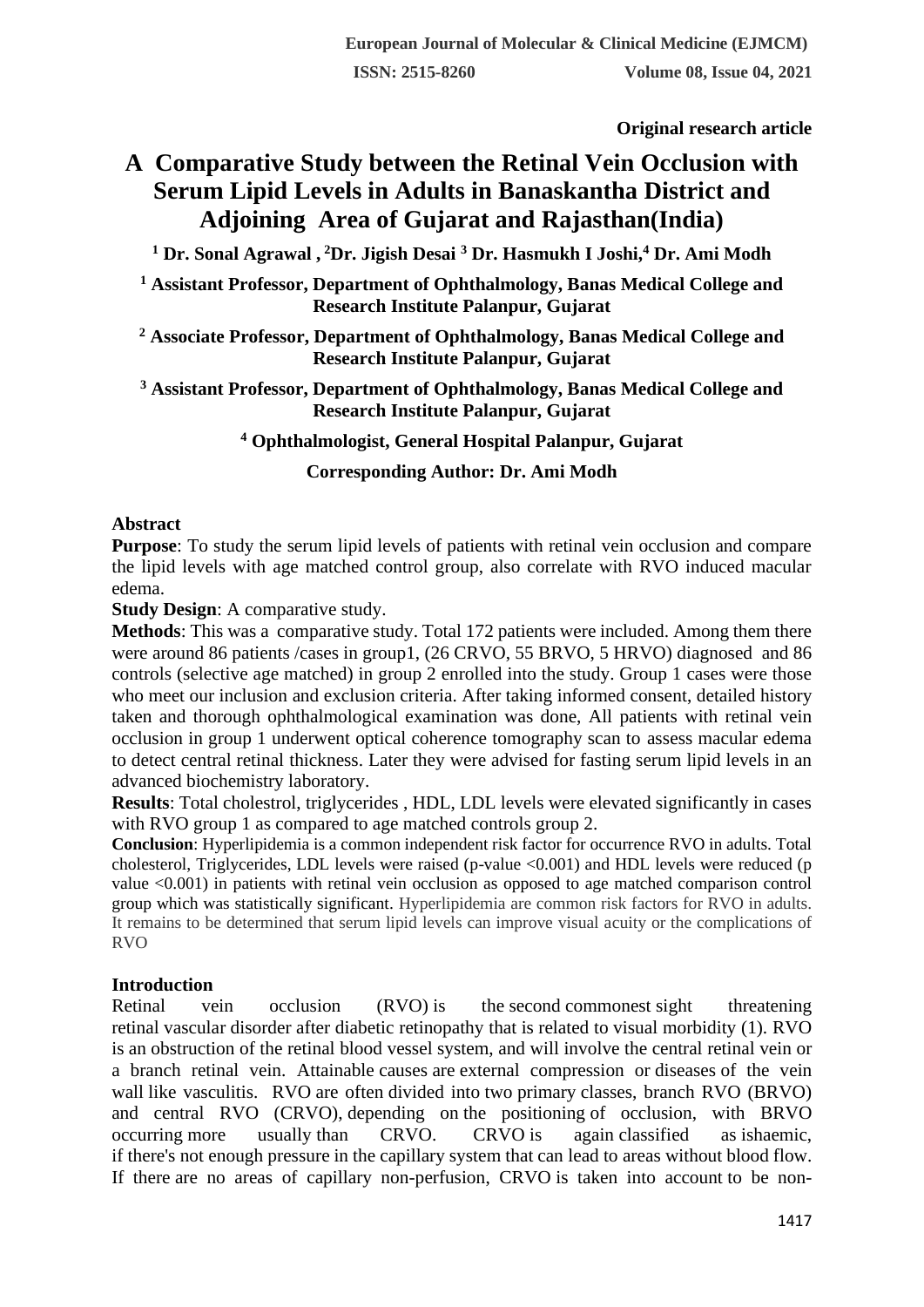ischaemic (2). Retinal vein occlusion have a characteristic, though some variable features like Intra retinal hemorrhages, tortuous expanded retinal veins, cotton wool spots, macular, retinal edema and disc edema. Baseline visual acuity was moderately poor, starting from 6/9 to 6/60 in each BRVO and CRVO eyes. Though the visual acuity in untreated BRVO usually improves over time, it seldom improves beyond  $6/9(1)$ . The vision in CRVO eyes generally decreases over time if not treated (3). About 5–15% of eyes with BRVO develop macular edema over one year and also the majority of patients with CRVO have signs of macular edema at presentation. (1, 3) .The global burden of people affected with RVO is calculated to be around 16.4 million adults worldwide. The prevalence of BRVO and CRVO is 4.42 and 0.8 per one thousand persons and it increased with age however doesn't differ with gender.(4) The presence of open angle glaucoma is a risk factor for the development of both BRVO and CRVO. Bilaterality isn't common in each BRVO and CRVO.

Central retinal vein occlusion and Hemi retinal vein occlusion were believed to be results of a blood clot within the central retinal vein at or posterior to the lamina cribrosa. Arterio sclerosis of the neighboring central retinal artery that causes turbulent venous blood flow and leading to endothelial tissue injury. Other theory was thrombosis of central retinal vein as final stage phenamenon. Branch retinal vein occlusion occurs at an arteriovenous crossing, wherever the artery and vein share a typical membrane sheath called common adventitial sheath. The artery is often anterior to the vein. Rigid induration due to arteriosclerosis, artery compresses the retinal vein, leading to turbulent blood flow thrombosis and occlusion(5). Many systemic risk factors were related to retinal vein occlusion with most typical association being older age, other common risk factors Hypertension, Diabetes mellitus, hyperlipidemia, atherosclerotic cardiovascular diseases, oral contraceptive pills use among young patients, smoking and uncommon conditions like hyperviscosity syndrome, hyperhomocystinemia, dehydration, antiphospholipid antibody syndrome, inflammatory disorders related to occlusive periphlebitis, orbital diseases, chronic kidney failure and ocular risk factors like hypermetropia and glaucoma. (5) As retinal vein occlusion has been related to several systemic diseases. Detection of these diseases has been aimed toward preventing future occurrence of vascular occlusive events each ocular and systemic. Routine investigations are recommended to diagnose systemic end organ damage related to cardiovascular risk factors commonly found in association with retinal vein occlusion. These investigations facilitate in interference of further non ocular injury from occurring and additionally helps in systemic management of associated conditions to reduce the chance of continuous recurrence of retinal vein occlusion.(6)

# **MATERIAL AND METHODS**

**Study Site:** Department of ophthalmology, Banas Medical College and research institute Palanpur ,Gujarat

**Study Population:** Banaskantha district of Gujarat and adjoining area of Gujarat and Rajasthan.

**Study Design:** "A comparative study."

**Sample size with Justification:** A sample size of 172, of which 86 subjects per group is needed to detect a difference in prevalence of hyperlipidemia between study (on retinal vein occlusion cases) group and the age matched controls (no evidence of retinal vein occlusion) group determined.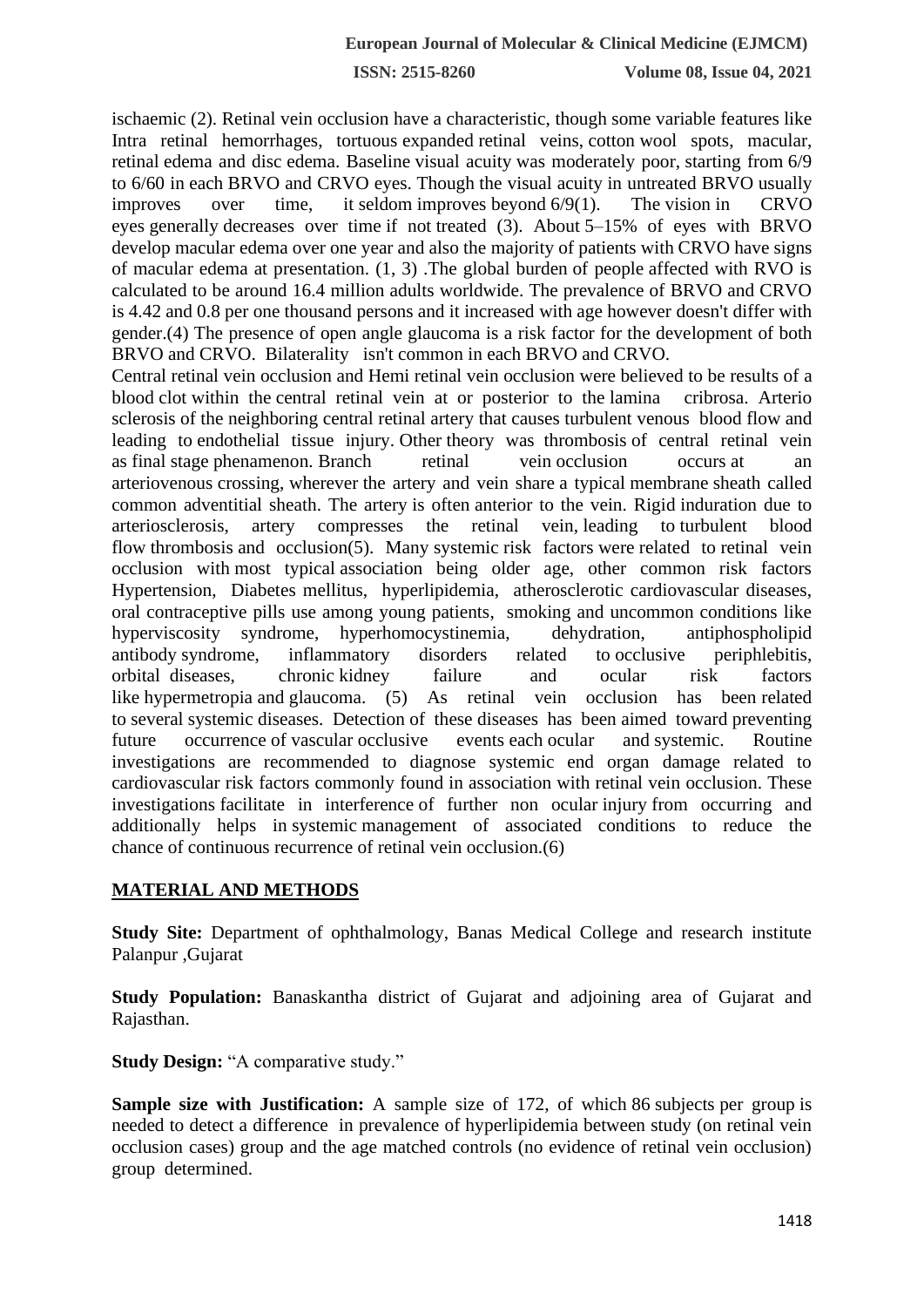## **Formula for estimation of sample size with substitution of values used.**

To estimate proportion p in the study population, sample size required is (6, 7)

- $n_B=[p_A(1-p_A)\kappa+p_B(1-p_B)][(z_\alpha+z_{1-\beta}(p_A-p_B))^2]$
- *nB* = Sample size in the case group k =ratio of subjects between 2 groups ( $n_A$ =kn<sub>B</sub>; k=1 for equal number of subjects in the 2 groups),
- Proportion in group A(controls),  $p_A = 0.15$  (15%) & proportion in group B (RVO cases),  $p_B = 0.32(32\%$  prevalence of Hyperlipidemia)
- $\alpha$  is Type I error = 5%;  $z_{\alpha}$ =1.96 two sided,  $z_{\alpha}$  = 1.64 one sided
- β is Type II error,  $1-\beta$  is power;  $z_{1-\beta}=0.84$  for  $1-\beta=80\%$

#### **Inclusion criteria:**

- 1. All patients with recently diagnosed Retinal vein occlusion.
- 2. Age more than 25years.
- 3. Both gender.

## **Exclusion criteria**:

- 1. Age >85years, <25years
- 2. All causes of vasculitis causing retinal vein occlusion were excluded.
- 3. Associated ocular diseases causing significant visual impairments
- 4. Imunocompromised, pregnant patients,
- 5. Patients on antilipidemic drugs, oral contraceptive drugs, glucocorticoid drugs, thiazide diuretics as they all known to cause dyslipidemia.
- 6. Uncooperative patient not willing to adhere to follow up.

#### **METHODOLOGY:**

#### **Method of investigation:**

#### **Method of measurement of outcome of interest:**

This is a comparative study, around 172 eyes were studied that is 86 cases and 86 control group were enrolled into the study after taking informed and written consent. After detailed history taking and ocular examination was carried, Investigations were carried out as per the predesigned proforma

External ocular examination: Visual acuity testing for distance and near:

• Evaluation of Best Corrected Visual Acuity - distant and near . It was done by using Snellen's visual acuity charts.

Slit lamp examination: Detailed slit-lamp bio microscopy,

- 1. Detailed Slit-lamp Examination
- 2. Application Tonometry
- ➢ Done using Goldman Application Tonometry
- ➢ To record IOP.
- Dilated pupil examination with tropicamide and phenylephrine eye drops.
- Fundus Examination :
- It was done using a volk 90/78 D lens slit-lamp biomicroscopy & indirect ophthalmoscopy.
- Stereoscopic fundus photographs were taken for documentation
- Retinal evaluation to rule out any other retinal disease.

each individual subjected for systemic examination for the evaluation of blood pressure and fasting sugar levels and mainly hyperlipidemia.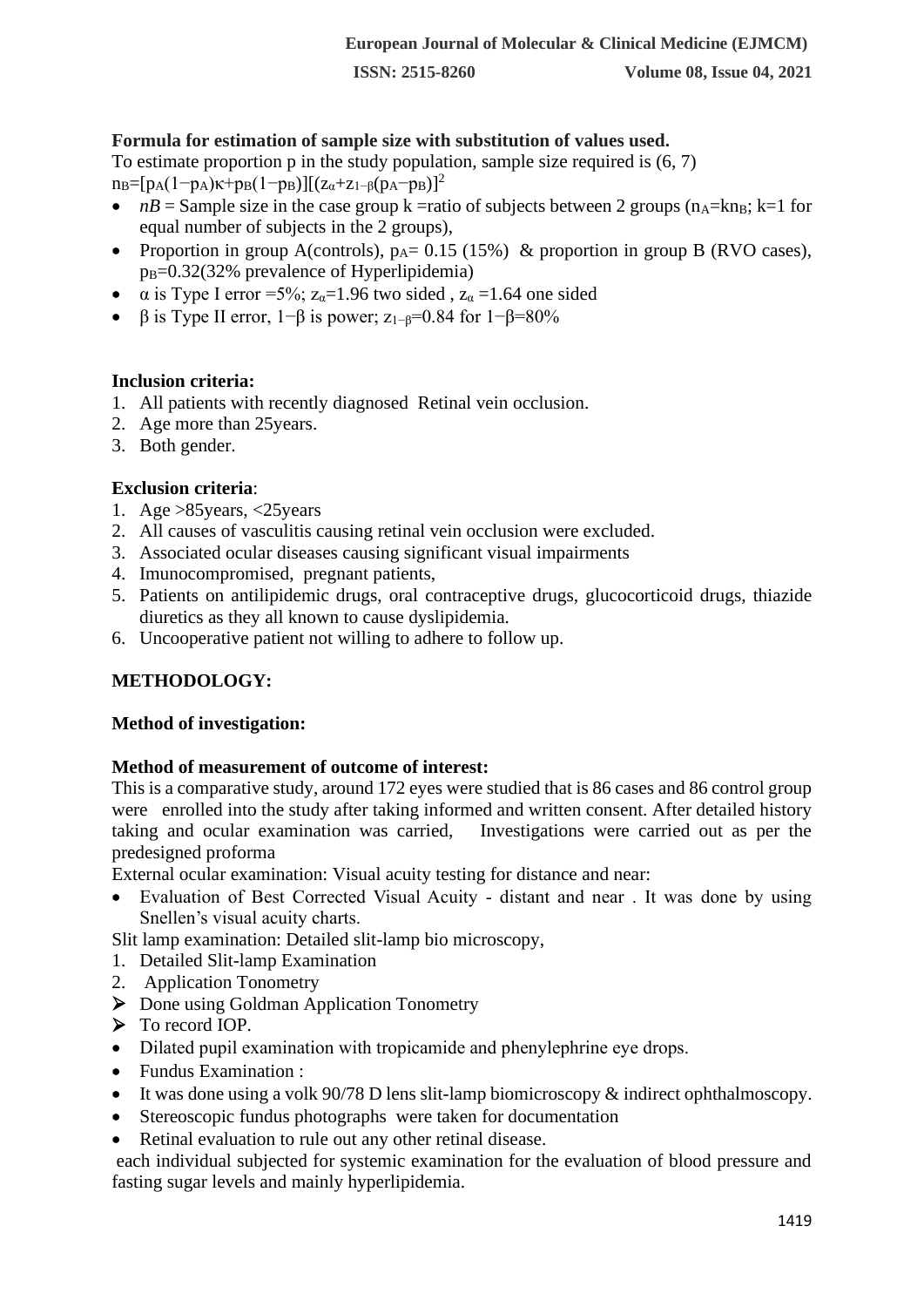A complete fasting lipid profile was done in all patients which included total cholesterol, Triglycerides, LDL, HDL. Increase in blood lipid levels are well documented risk factors for cardiovascular disorders.

The current classification schemes for hyperlipidemia are based on the national cholesterol education panel"s (NCEP) adult treatment programme 3 guidelines (8)

**Results:** The mean age of RVO cases in group 1 and controls in group 2 was 58.43 years and 56.34 years respectively. Of 86 cases there were 26 cases with CRVO, 55 cases with BRVO, 5 cases with HRVO.

Total cholesterol (mean, 220.31 mg/dl with SD 54.58) levels were elevated significantly in cases with RVO group 1 as opposed to control subjects group 2(mean 171.24 mg/dl with SD  $35.04$ ) (  $p<0.001$ ).

Triglycerides (mean, 180.97 mg/dl with SD 62.44) levels were elevated in group 1 as opposed to control subjects in group 2 (mean  $116.83$  mg/dl with SD 49.83) (P<0.001).

HDL(mean 36.48 mg/dl with SD 4.89) levels were reduced significantly in RVO cases in group 1 as opposed to control subjects in group 2(mean  $42.74 \text{ mg/dl}$  with SD  $8.83$ )(p <0.001).

LDL (mean 149.75 mg/dl with SD 38.26)levels were raised significantly in RVO cases in group 1 as opposed to control subjects in group 2(mean  $112.72 \text{ mg/dl}$  with SD  $32.20(p<0.001)$ . Systemic illnesses in both groups were comparable

|                   | Normal        | Abnormal     |
|-------------------|---------------|--------------|
| Total cholesterol | $<$ 200 mg/dl | $>200$ mg/dl |
| Triglycerides     | $<$ 150 mg/dl | $>150$ mg/dl |
| <b>HDL</b>        | $>40$ mg/dl   | $<$ 40 mg/dl |
| <b>LDL</b>        | $<$ 130 mg/dl | $>130$ mg/dl |

**Table 1: Reference values of serum lipid levels are taken from NCEP ATP 3 guidelines.**

| Group 1              | <b>Type of occlusion</b> | N  | <u>.</u><br><b>Mean</b> | <b>SD</b> |
|----------------------|--------------------------|----|-------------------------|-----------|
| <b>Cholesterol</b>   | <b>CRVO</b>              | 26 | 202.08                  | 50.88     |
|                      | <b>BRVO</b>              | 55 | 227.81                  | 55.19     |
|                      | <b>HRVO</b>              | 5  | 232.60                  | 53.62     |
| <b>Triglycerides</b> | <b>CRVO</b>              | 26 | 174.14                  | 61.59     |
|                      | <b>BRVO</b>              | 55 | 183.72                  | 62.91     |
|                      | <b>HRVO</b>              | 5  | 186.20                  | 72.49     |
| <b>HDL</b>           | <b>CRVO</b>              | 26 | 36.73                   | 4.67      |
|                      | <b>BRVO</b>              | 55 | 36.19                   | 4.67      |
|                      | <b>HRVO</b>              | 5  | 38.40                   | 4.28      |
| <b>LDL</b>           | <b>CRVO</b>              | 26 | 155.24                  | 43.51     |
|                      | <b>BRVO</b>              | 55 | 147.16                  | 37.28     |
|                      | <b>HRVO</b>              | 5  | 149.80                  | 14.79     |

#### **Table 2: Mean serum lipid levels in group 1**

| Table 3: Mean lipid levels among group 1 and group 2 |  |             |    |         |  |  |
|------------------------------------------------------|--|-------------|----|---------|--|--|
|                                                      |  | <b>Mean</b> | SD | p-value |  |  |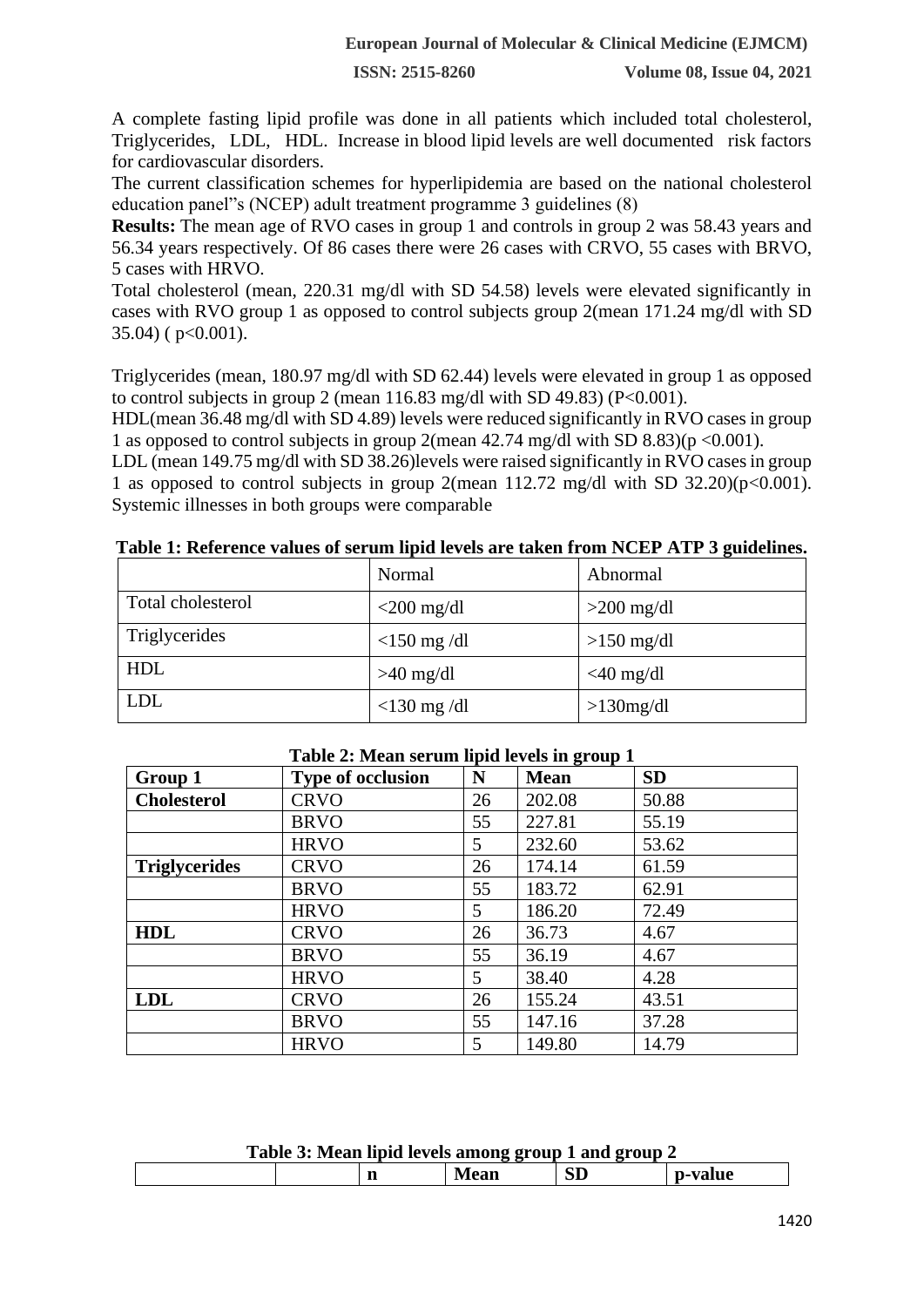# **European Journal of Molecular & Clinical Medicine (EJMCM)**

**ISSN: 2515-8260 Volume 08, Issue 04, 2021**

| <b>Cholesterol</b>   | Group1 | 86 | 220.31 | 54.58 | < 0.001 |
|----------------------|--------|----|--------|-------|---------|
|                      | Group2 | 86 | 171.24 | 35.04 |         |
| <b>Triglycerides</b> | Group1 | 86 | 180.97 | 62.44 | < 0.001 |
|                      | Group2 | 86 | 116.83 | 49.83 |         |
| <b>HDL</b>           | Group1 | 86 | 36.48  | 4.89  | < 0.001 |
|                      | Group2 | 86 | 42.74  | 8.83  |         |
| <b>LDL</b>           | Group1 | 86 | 149.75 | 38.26 | < 0.001 |
|                      | Group2 | 86 | 112.72 | 32.20 |         |

|  | Table 4: Comparison of cholesterol levels with respect to type of occlusion in group1 |  |  |  |
|--|---------------------------------------------------------------------------------------|--|--|--|
|  |                                                                                       |  |  |  |

| <b>Cholesterol</b> | <b>Type of occlusion</b> |             |             | <b>Total</b> |         |
|--------------------|--------------------------|-------------|-------------|--------------|---------|
|                    | <b>CRVO</b>              | <b>BRVO</b> | <b>HRVO</b> |              | p-value |
| <b>Abnormal</b>    |                          |             |             | 25           |         |
| <b>Normal</b>      | 19                       | 38          |             | 61           | 0.924   |
| <b>Total</b>       | 26                       | 55          |             | 86           |         |



**Figure 1: Comparison of cholesterol levels with respect to type of occlusion in group1 cases**

**Conclusion:- By using Chi-square test p-value > 0.05 therefore there is no significant association between cholesterol level with type of retinal occlusion.**

| Table 5: Comparison of cholesterol levels between group 1 and group 2 |  |
|-----------------------------------------------------------------------|--|
|-----------------------------------------------------------------------|--|

| <b>Cholesterol</b> | Group   |         | <b>Total</b> |         |  |
|--------------------|---------|---------|--------------|---------|--|
|                    | Group 1 | Group 2 |              | p-value |  |
| <b>Abnormal</b>    | 25      | o       | 31           | < 0.001 |  |
| <b>Normal</b>      | 61      | 80      | 141          |         |  |
| <b>Total</b>       | 86      | 86      | 172          |         |  |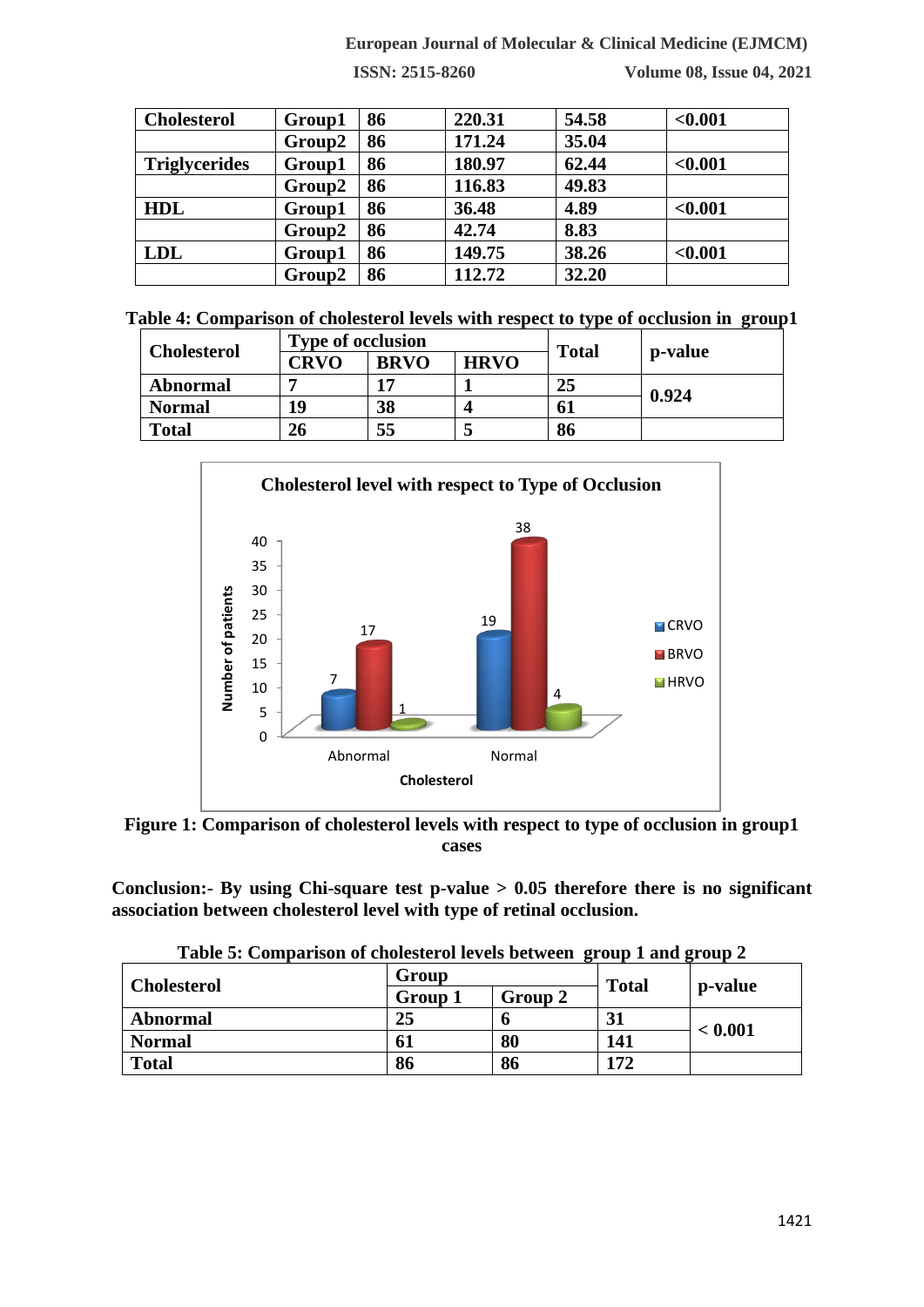

**Figure 2: Comparison of cholesterol levels between group 1 and group 2**

**Conclusion: - By using Chi-square test p-value < 0.001 therefore there is significant association between total cholestrol level in group 1 and group 2.**

**Table 6: Comparison of triglycerides levels with respect to type of occlusion in group 1**

|                      | <b>Type of occlusion</b> |             |             | <b>Total</b> |         |
|----------------------|--------------------------|-------------|-------------|--------------|---------|
| <b>Triglycerides</b> | <b>CRVO</b>              | <b>BRVO</b> | <b>HRVO</b> |              | p-value |
| <b>Abnormal</b>      | 17                       | 38          |             | 59           | 0.930   |
| <b>Normal</b>        |                          | 17          |             | 27           |         |
| <b>Total</b>         | 26                       | 55          |             | 86           |         |



**Figure 3: shows comparison of triglyceride levels with respect to type of occlusion**

**Conclusion: - By using Chi-square test p-value > 0.05 therefore there is no significant association between triglycerides levels with respect type of retinal occlusion.**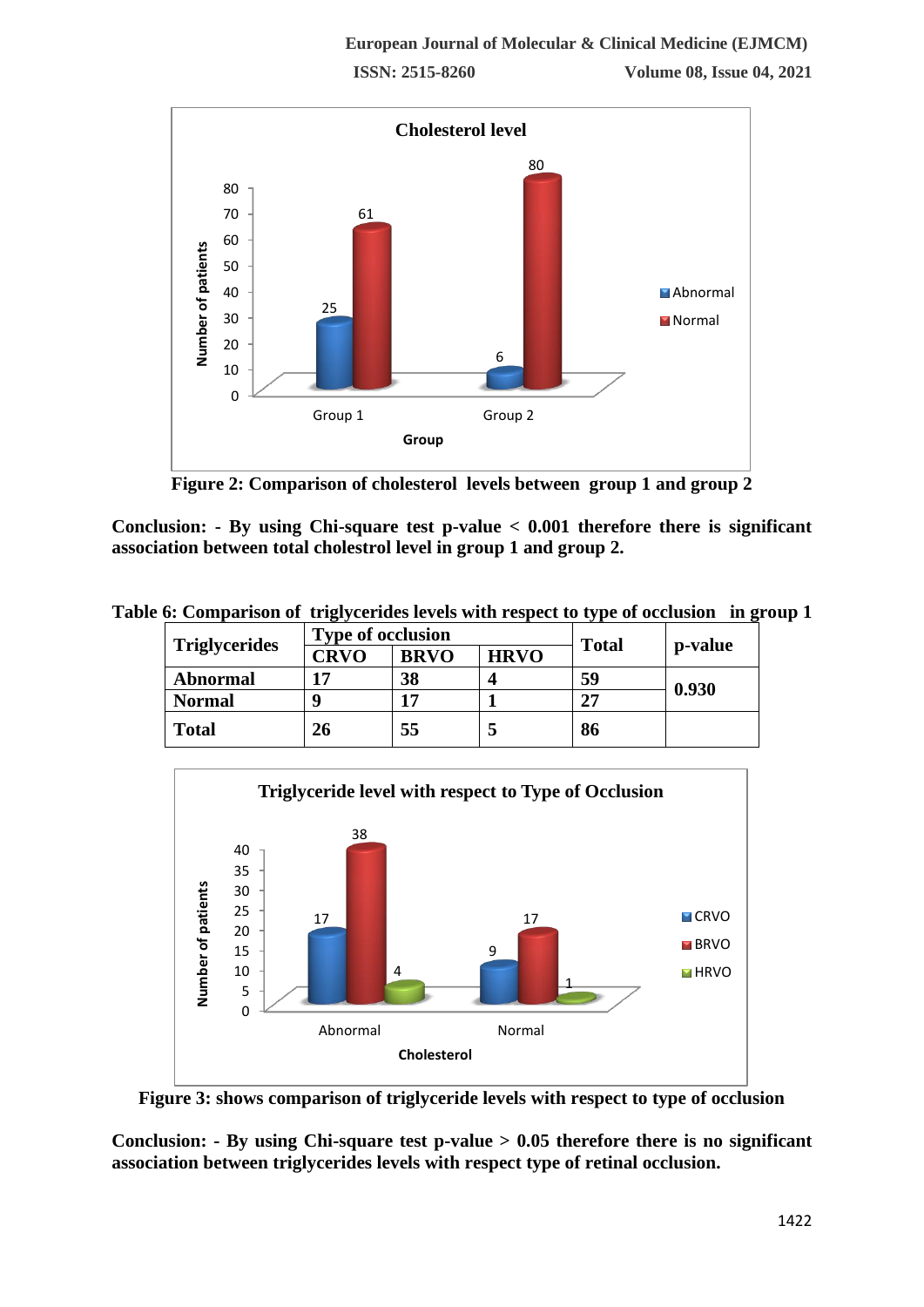**ISSN: 2515-8260 Volume 08, Issue 04, 2021**

| Table 7: Comparison of triglycerides levels between group 1 and group2 |         |         |              |         |  |  |
|------------------------------------------------------------------------|---------|---------|--------------|---------|--|--|
| <b>Triglycerides</b>                                                   | Group   |         |              |         |  |  |
|                                                                        | Group 1 | Group 2 | <b>Total</b> | p-value |  |  |
| Abnormal                                                               | 59      | 18      | 77           | < 0.001 |  |  |
| <b>Normal</b>                                                          | 27      | 68      | 95           |         |  |  |
| <b>Total</b>                                                           | 86      | 86      | 172          |         |  |  |





**Figure 4: comparison of triglycerides levels between group 1 and group 2**

**Conclusion: By using Chi-square test p-value < 0.001 therefore there is significant association between groups**

|  | Table 8: Comparison of HDL levels with respect to type of occlusion in group 1 |  |  |
|--|--------------------------------------------------------------------------------|--|--|
|  |                                                                                |  |  |
|  |                                                                                |  |  |
|  |                                                                                |  |  |

| HDL             | <b>Type of occlusion</b> |             |             |              |         |
|-----------------|--------------------------|-------------|-------------|--------------|---------|
|                 | <b>CRVO</b>              | <b>BRVO</b> | <b>HRVO</b> | <b>Total</b> | p-value |
| <b>Abnormal</b> | 20                       | 41          | Δ           | 65           | 0.999   |
| <b>Normal</b>   |                          | 14          |             |              |         |
| <b>Total</b>    | 26                       | 55          |             | 86           |         |



**Figure 5: comparison of HDL levels with respect to type of occlusion in group1**

**Conclusion: - By using Chi-square test p-value > 0.05 therefore there is no significant association between HDL levels with respect to type of type retinal occlusion.**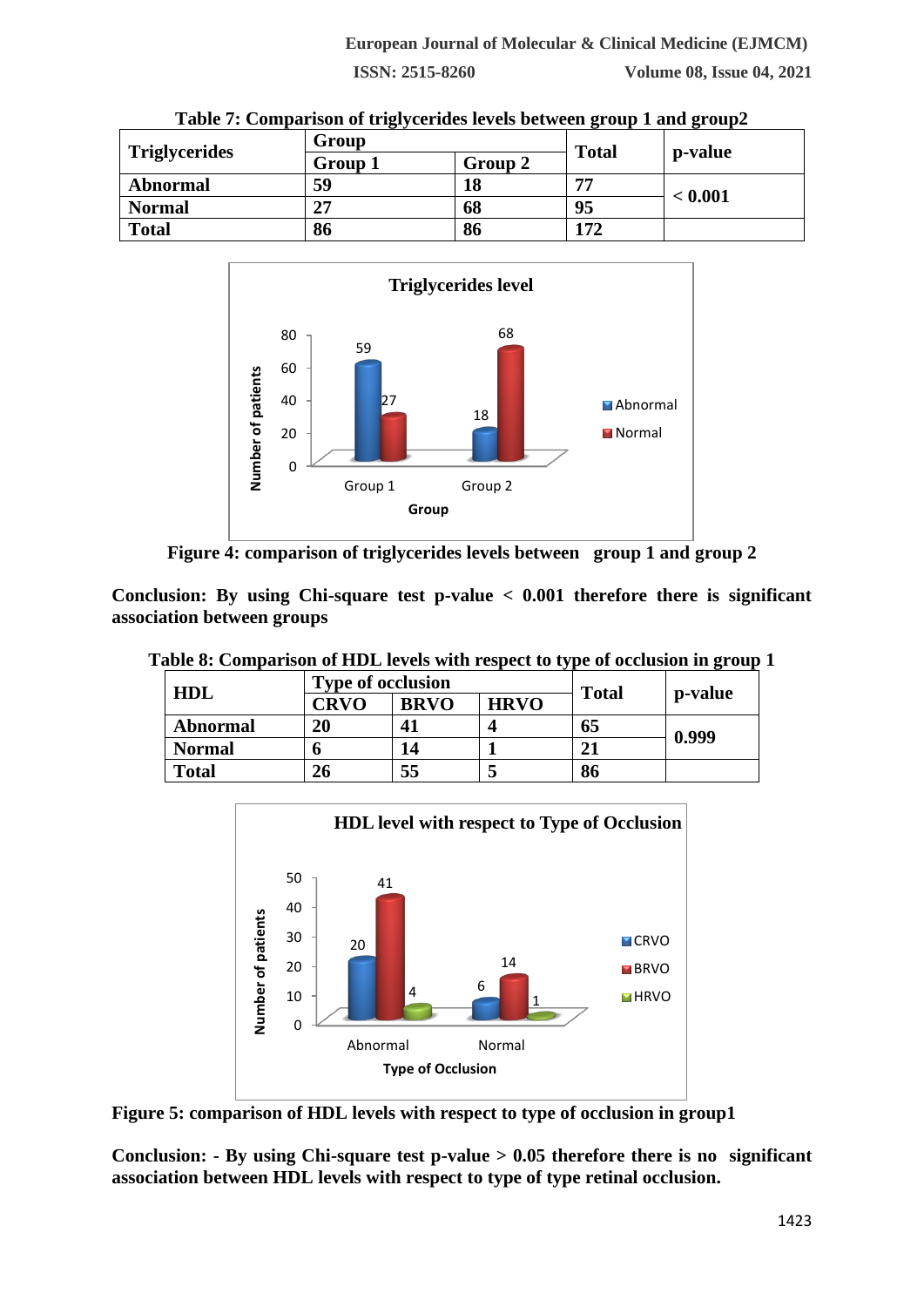| <b>HDL</b>      | Group   |         | <b>Total</b> |         |
|-----------------|---------|---------|--------------|---------|
|                 | Group 1 | Group 2 |              | p-value |
| <b>Abnormal</b> | 65      | 33      | 98           | < 0.001 |
| <b>Normal</b>   |         | 53      | 74           |         |
| <b>Total</b>    | 86      | 86      | 172          |         |





**Figure 6: comparison of HDL levels between group 1 and group 2.**

**Conclusion :- By using Chi-square test p-value < 0.001 therefore there is significant association between HDL level in group 1 and group 2**

|  |  |  |  | Table 10: comparison of LDL levels with respect to type of occlusion in group 1 |  |  |
|--|--|--|--|---------------------------------------------------------------------------------|--|--|
|  |  |  |  |                                                                                 |  |  |

| <b>LDL</b>      | <b>Type of occlusion</b> |             |             |              |         |  |
|-----------------|--------------------------|-------------|-------------|--------------|---------|--|
|                 | <b>CRVO</b>              | <b>BRVO</b> | <b>HRVO</b> | <b>Total</b> | p-value |  |
| <b>Abnormal</b> | 20                       | 40          |             | 65           | 0.494   |  |
| <b>Normal</b>   |                          | 15          |             | 21           |         |  |
| <b>Total</b>    | 26                       | 55          |             | 86           |         |  |



**Figure 7: shows comparison of LDL levels with respect to type of occlusion in group 1**

**Conclusion: - By using Chi-square test p-value > 0.05 therefore there is no significant association between LDL level with respect to type of retinal occlusion.**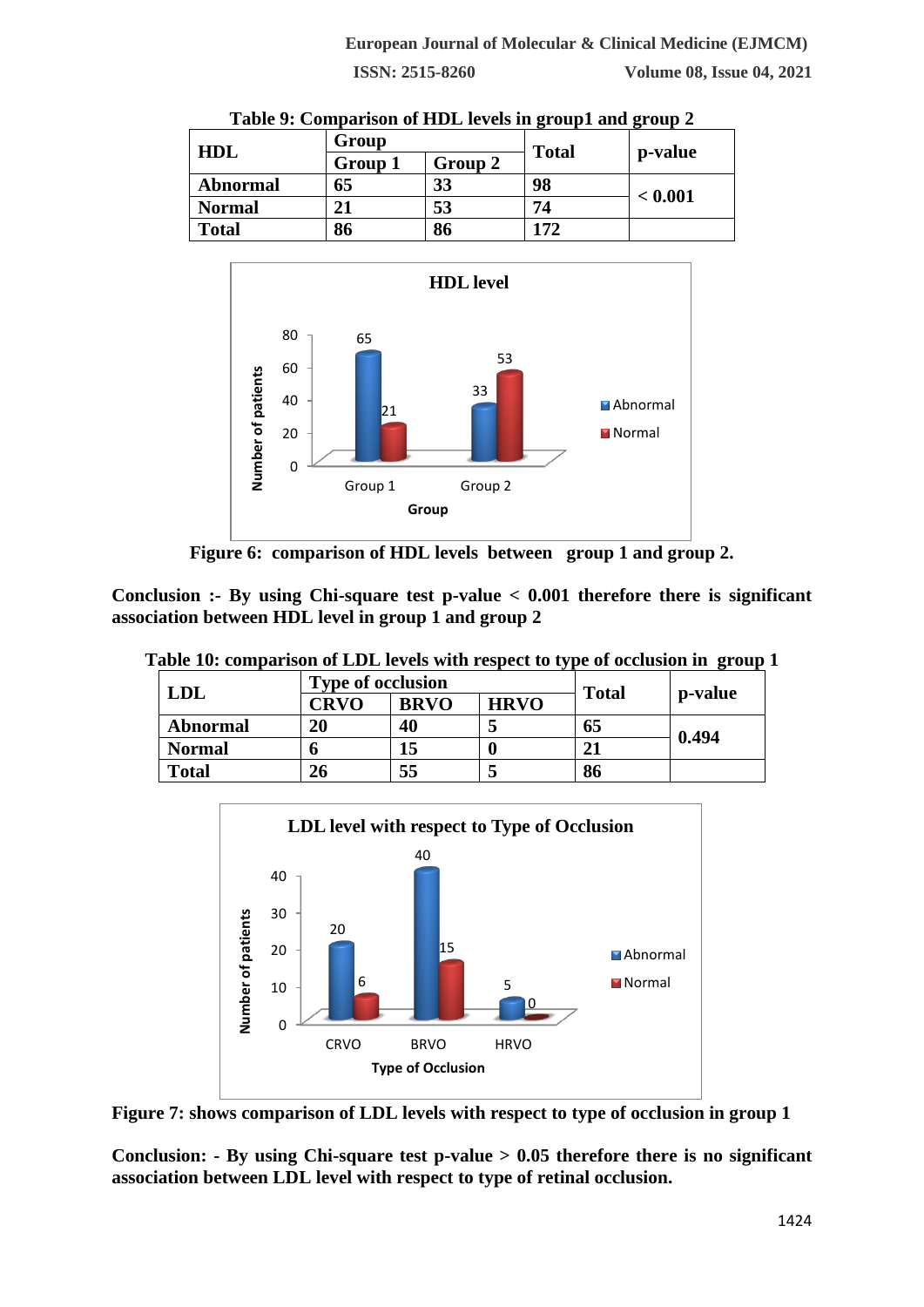| Table 11: comparison of LDL levels between group 1 and group 2 |         |         |              |         |  |  |
|----------------------------------------------------------------|---------|---------|--------------|---------|--|--|
| <b>LDL</b>                                                     | Group   |         |              |         |  |  |
|                                                                | Group 1 | Group 2 | <b>Total</b> | p-value |  |  |
| Abnormal                                                       | 65      | 30      | 95           | < 0.001 |  |  |
| <b>Normal</b>                                                  | 21      | 56      | 77           |         |  |  |
| <b>Total</b>                                                   | 86      | 86      | 172          |         |  |  |



**Figure 8: comparison of LDL levels between group 1 and group 2**

**Conclusion: - By using Chi-square test p-value < 0.05 therefore there is significant association between LDL level in group 1 and group 2.**

| <b>Systemic illness</b>  | Group           |                 |  |  |  |  |
|--------------------------|-----------------|-----------------|--|--|--|--|
|                          | Group $1(n=86)$ | Group $2(n=86)$ |  |  |  |  |
| <b>Diabetes Mellitus</b> | 23              | 19              |  |  |  |  |
| <b>Hypertension</b>      | 40              | 37              |  |  |  |  |

**Table 12: Comparison of systemic association between group 1 and group 2**

| Table 13: Systemic illness with respect to type of occlusion in group 1 |
|-------------------------------------------------------------------------|
|-------------------------------------------------------------------------|

|                          | <b>Type of Occlusion</b> |             |             |              |
|--------------------------|--------------------------|-------------|-------------|--------------|
| <b>Systemic illiness</b> | <b>CRVO</b>              | <b>BRVO</b> | <b>HRVO</b> | <b>Total</b> |
| <b>Diabetes Mellitus</b> |                          |             |             | 23           |
| <b>Hypertension</b>      | Q                        | 30          |             | 40           |
|                          |                          |             |             |              |

# **DISCUSSION**

Many systemic risk factors are related to retinal vein occlusion with most typical association being older age, Hyperlipemia and Atherosclerotic Cardiovascular diseases, Hypertension, Diabetes mellitus, obesity being the common association.(2) There are lot of literature with regard to retinal vein occlusion and HTN and diabetes mellitus but hyperlipidemia is not studied independently in regard to development of retinal vein occlusion .

The fact that hyperlipidemia is a strong risk factor for CVD is well established. Hyperlipidemia refers to elevated cholesterol, elevated TG or both. The problem can be due solely to hereditary factors, but more commonly it is an acquired condition.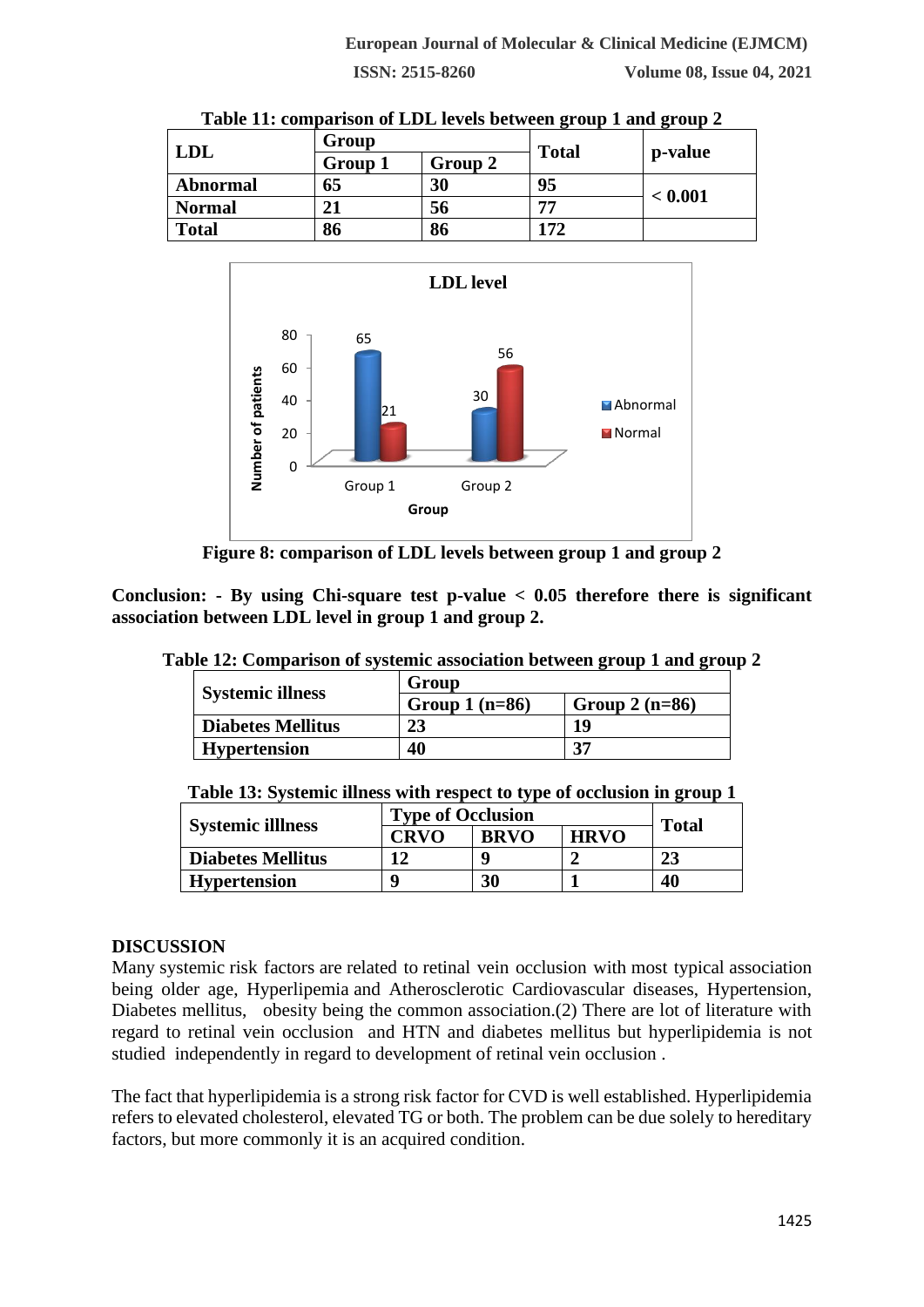In the recent days, primary practitioners spend considerable time on the preventative medicine. Diagnosing and managing hyperlipidemia as a way to prevent cardiovascular disease (CVD) is a common activity for primary care physicians. According to Centers for Disease Control data from a survey of 1,492 physicians who provide ambulatory care in non-government settings, hyperlipidemia is second only to hypertension in the list of the 10 most common chronic conditions that were seen (8).

In our study, 86 eyes of 86 patients were considered in group 1 as cases, who were recently diagnosed with retinal vein occlusion. All these patients were subjected for routine slit lamp examination .A fasting lipid profile testing was done for all patients. They were also subjected to OCT examination to determine the amount of macular edema. Group 2 as controls were selective age matched patients which were taken from executive package patients coming to our hospital for routine health checkup who also underwent eye examination.

In our study , Among 86 cases in group 1 ,there were 26 cases with CRVO ,55 cases with BRVO ,5 cases were with HRVO .Most common age group affected was 61-70 years in group 1. Mean age was 58.43 years in group 1and 56.34 in group 2. Finding in group 1, According to gender, male patients were affected more than female and right eye was affected more than left eye, comparatively this was more in BRVO but these finding didn't meet statistical significance. Visual acuity was severely affected in CRVO (it was  $\lt 6/60$ ,  $\lt 136$ ) than in BRVO and HRVO (it was  $b/t$  (6/36-6/24,  $\langle$ n10). Slight male predominence can be explained by hormonal changes as (plasma viscosity) increased haematocrit in male than female.

According to beaver dam eye study, it was found that prevalence of BRVO was 0.6%, prevalence of CRVO was 0.1%. The prevalence of BRVO and CRVO varied with age which favors our study. The frequencies were similar in men and women. People more than or equal to 75 years of age were more affected by BRVO than people between 43 to 54 years of age. The overall prevalence of retinal branch vein occlusion in right eyes was similar to that in left eyes (9).

In our study, mean IOP in CRVO as 18.08 mm hg, BRVO 15.35mmhg, HRVO 17.80mmhg. Intraocular pressure was not significant statistically with respect to type of occlusion. IOP was taken to rule out neovascular glaucoma in patients with CRVO. But we didn't find significant number of patients with NVG. Primary open angle glaucoma is also a ocular risk factor for retinal vein occlusion.

In our study, comparison of retinal vein occlusion with serum lipid levels was done; Comparison of cholesterol levels with respect to type of occlusion and between group 1 and group 2 control subjects was done. There were 25 cases out of 86 with abnormal cholesterol levels in group1. Cholesterol levels were raised in group 1 but didn't meet statistical significance with respect to type of occlusion. In group2, only 6 controls showed abnormal cholesterol levels. Thus group 1 values were statistically significant when compared with age matched comparison control group 2. Similarly, Triglyceride levels were compared with respect to type of occlusion and between group 1 and group 2, there were 59 cases with abnormal triglycerides levels in group 1. Within the group 1, it didn't meet statistical significance with respect to type of occlusion. Triglyceride levels were raised in 59 cases in group1 and 18 controls in group 2 thus it was statistically significant when compared with age matched comparison control group 2. Similar finding were seen with LDL levels quite comparable to triglyceride levels than total cholesterol levels. HDL levels were reduced significantly in group 1 as opposed to age matched control group 2. Thus serum lipid levels;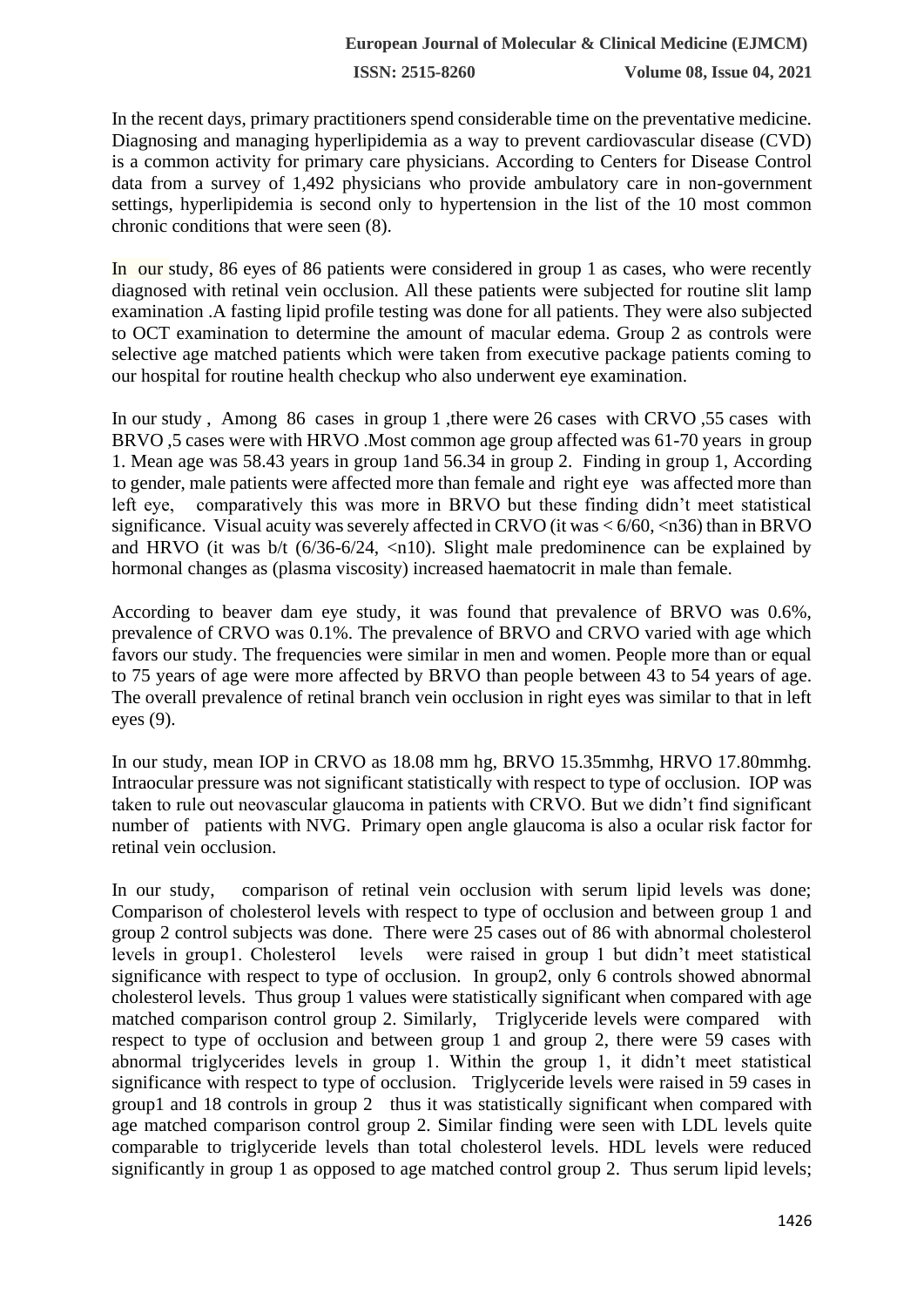Total cholesterol, Triglycerides levels, LDL levels were raised and HDL levels were reduced significantly in patients with retinal vein occlusion group 1 which was statistically significant as opposed to age matched comparison control group 2.

In a similar study conducted by kapil deb lahiri et al, also observed that total cholesterol, triglyceride, LDL cholesterol and VLDL cholesterol levels were elevated significantly (P  $\leq 0.001$ ) as well as HDL cholesterol was decreased significantly (P $\leq 0.001$ ) in the patients with RVO as opposed to the control subjects which was consistent with our study(7) . There are various mechanisms reported regarding endothelial dysfunction by LDL Cholesterol. It is initially converted into oxidized LDL cholesterol by free radicals. The oxidized LDL is taken up by scavenger receptor on monocyte macrophages leading to foam cell. It decreases the expression of endothelial nitric oxide synthase and in turn inhibiting nitric oxide mediated vasorelaxation.(10)

In a study conducted by P M Dodson et al, it was found that Higher serum cholesterol concentrations were found in patients with central retinal vein occlusion and branch retinal vein occlusion than in the control group and similar tendencies were noted for the levels of LDL and HDL cholesterol which was statistically significant . Patients with central retinal vein occlusion also had raised levels of serum triglyceride but this was not so marked when VLDL triglyceride was measured. They thus concluded that Hyperlipidaemia is more likely to occur in patients with retinal vein occlusion than in an age-matched comparison group. Serum cholesterol and LDL cholesterol showed a stronger association with retinal vein occlusion than serum triglyceride or VLDL triglyceride. (6)

In a study conducted by W.buehl et al, a retrospective study found that, the significant difference was found between both groups that was cases and control. They found only in one parameter that was HDL phospholipid levels were significantly lower in patients with RVO than in the control group. Concentrations of several lipids and apolipoproteins associated with LDL were lower in the patient group, whereas lipids and apolipoproteins associated with VLDL were higher; however, these differences were not statistically significant .they concluded that HDL phospholipids might play a role in the development of retinal vein occlusion.(11)

In our study, systemic illnessess were considered in group 1 and group 2, There were 23 cases with DM ,40 cases with HTN in group1, which shows hypertension was most commonly associated with occurrence of RVO in our study. There were 19 controls with DM and 37 controls with HTN in group 2. Thus Systemic illnesses were comparable in both group 1 and group 2.

According to Newman-Casey PA et al, It was found that with metabolic syndrome components (hypertension, diabetes, hyperlipidemia)  $> 55$  years, had an increased hazard of developing retinal vein occlusion compared with those with none of these conditions.(12) Studies conducted by J. P. Ehler's et al, suggested that 48% of RVO is connected to HTN, 20% to HLD, and 50% to DM.(13)

Hyperlipedemia is a major contributory factors in causation of retinal vein occlusion in our study which was consistent with previous studies possible explanation is HLD causes increased plasma viscosity leading to increased platelet aggregation and thrombus formation.

**Conclusion**: Hyperlipidemia is a common independent risk factor for occurrence RVO in adults. Total cholesterol, Triglycerides, LDL levels were raised (p-value <0.001) and HDL